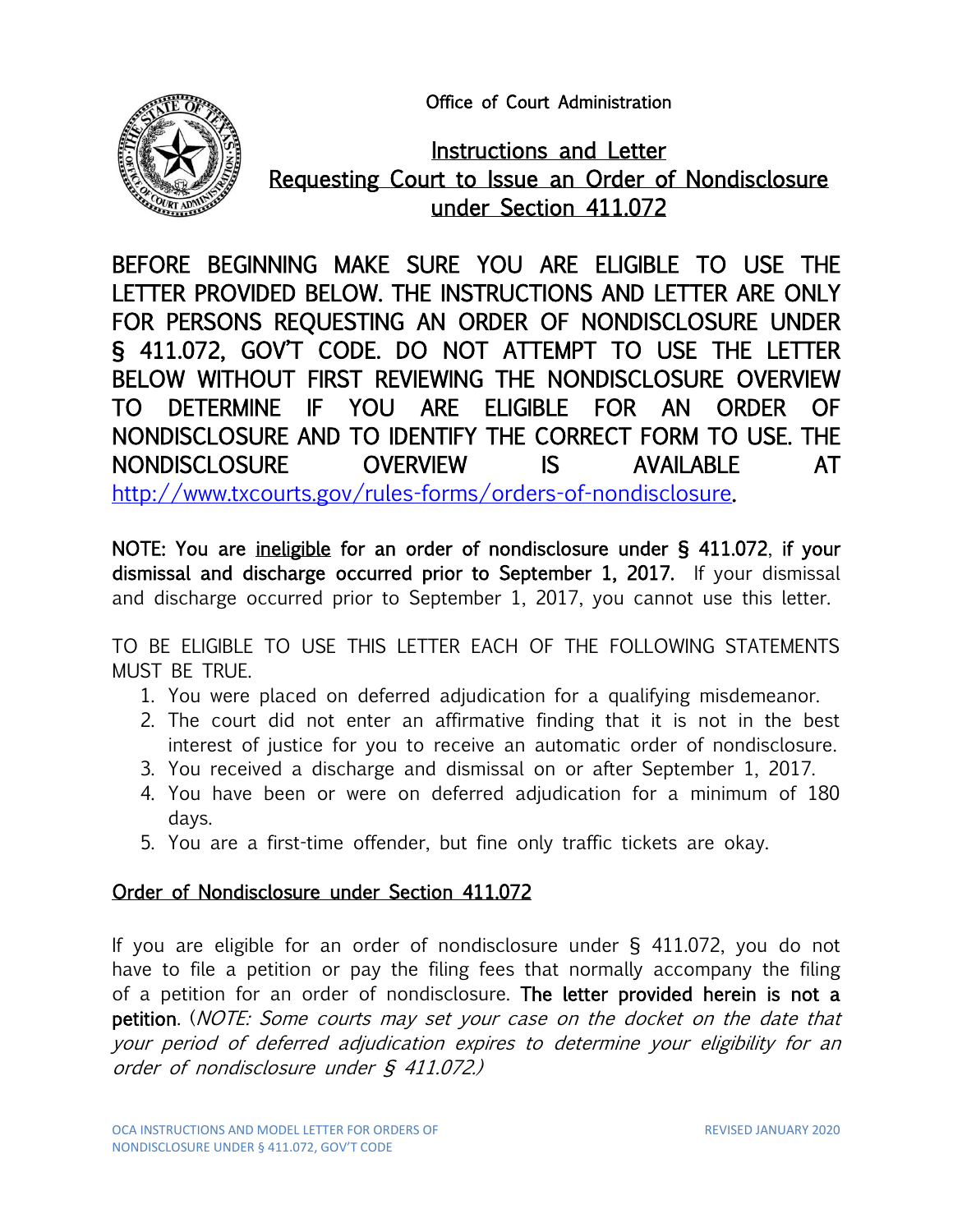The statute places the responsibility on the court to determine whether you qualify for an order of nondisclosure under this section and to issue the order if you do. However, you must present evidence necessary to establish that you are eligible to receive an order of nondisclosure under § 411.072 and pay a \$28 fee (this is not a filing fee) or submit a *Statement of Inability to Afford Payment* of Court Costs to the court before the court will issue the order.

> As a general rule, you must pay the \$28 fee before the court will issue the order. However, you may be eligible to file a Statement of Inability to Afford Payment of Court Costs in lieu of paying the fee. The statement is described in Rule 145 of the Texas Rules of Civil Procedure. You may view Rule 145 online at [http://www.txcourts.gov/media/1435952/trcp-all](http://www.txcourts.gov/media/1435952/trcp-all-updated-with-amendments-effective-912016.pdf)[updated-with-amendments-effective-912016.pdf.](http://www.txcourts.gov/media/1435952/trcp-all-updated-with-amendments-effective-912016.pdf) The form for the Statement of Inability to Afford Payment of Court Costs is available on the Office of Court Administration website at this link: [http://www.txcourts.gov/media/1435953/statement-final](http://www.txcourts.gov/media/1435953/statement-final-version.pdf)[version.pdf.](http://www.txcourts.gov/media/1435953/statement-final-version.pdf)

To facilitate your ability to present the evidence necessary to establish that you are eligible to receive an order of nondisclosure under § 411.072, a letter is provided below. However, you must complete the letter before submitting it to the court. The court will use the letter to determine your eligibility for the order of nondisclosure.

A proposed order for the order of nondisclosure is provided in these materials as well. You should submit the proposed order with the letter. The court will complete the proposed order if the court determines that an order should issue.

### Required Waiting Period

If the court finds that you satisfy the requirements for an order of nondisclosure under § 411.072, the court is required to issue the order of nondisclosure as follows:

• If the court dismisses the proceedings against you and discharges you **on** or after the  $180<sup>th</sup>$  day after the court places you on deferred adjudication, the court is required to issue the order of nondisclosure at the same time the court dismisses the proceedings and discharges you; or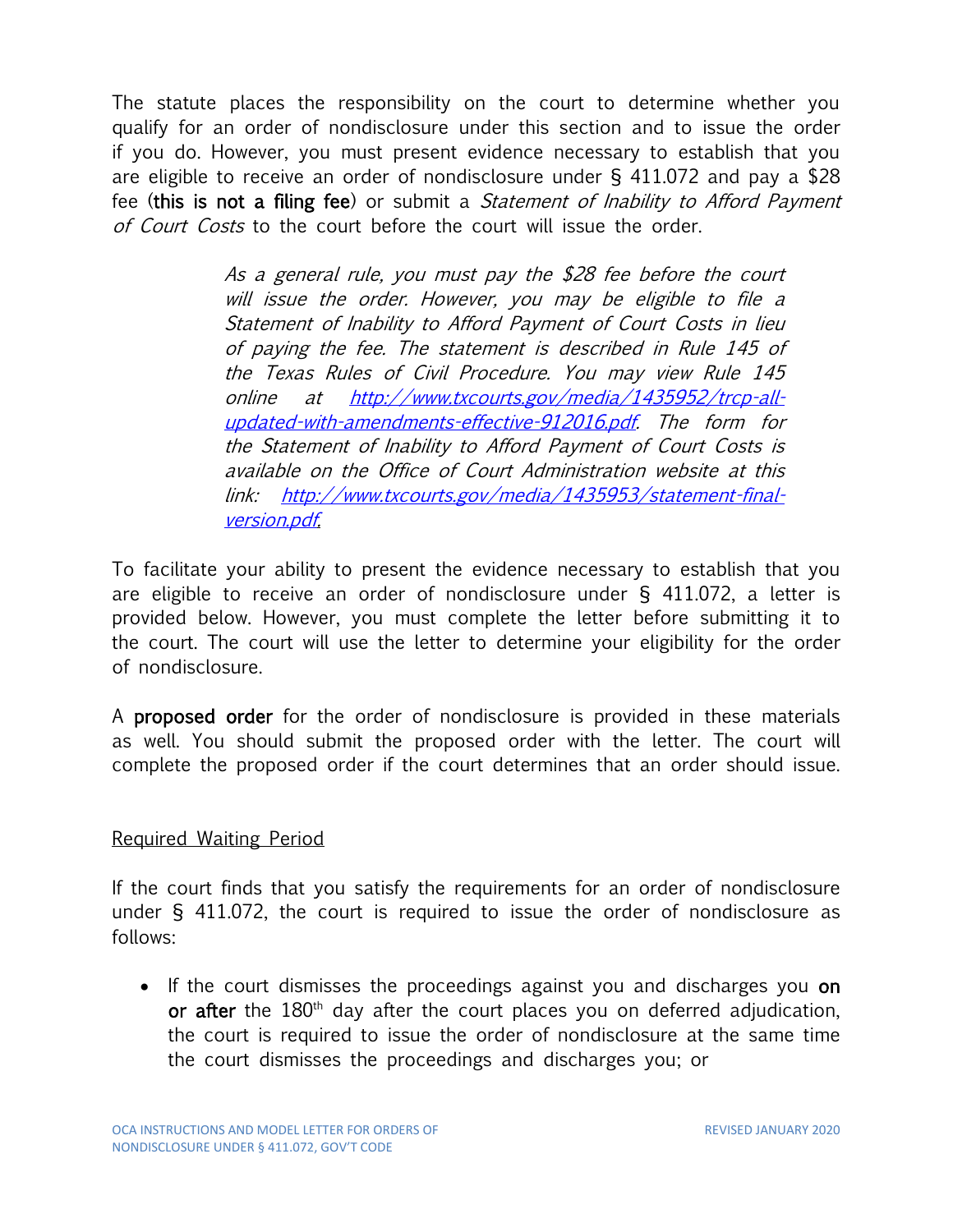• If the court dismisses the proceedings against you and discharges you **prior** to the  $180<sup>th</sup>$  day after the court places you on deferred adjudication, the court is required to issue the order of nondisclosure "as soon as practicable" after the 180<sup>th</sup> day after the court places you on deferred adjudication.

The court cannot issue the order of nondisclosure until you have been on deferred adjudication for at least 180 days.

### Summary of Procedure

If you are eligible for an order of nondisclosure under § 411.072, Gov't Code, you should take the following steps:

- 1. Complete the letter below, and if 180 days have passed since you have been on deferred adjudication, submit the letter and proposed order (*Order* of Nondisclosure under Section 411.072) to the clerk of the court (hereinafter "clerk"); and
- 2. Pay \$28 or submit a *Statement of Inability to Afford Payment of Court Costs.* Ask the clerk about their procedures for paying the fee or submitting the statement.

If the court has not already issued an order of nondisclosure, the court will review your letter and determine if you qualify for the order of nondisclosure. If the court determines that you qualify for the order, the court will issue the order if you have paid the fee or submitted a statement of inability to pay.

No later than 15 business days after the court issues the order, the clerk will send a copy of the order to DPS. After receiving the order, DPS will seal the criminal history record information that is the subject of the order and forward a copy of the order to the agencies listed in § 411.075(b), Gov't Code. See § 411.075(b) for a complete list of the agencies and entities that DPS must notify.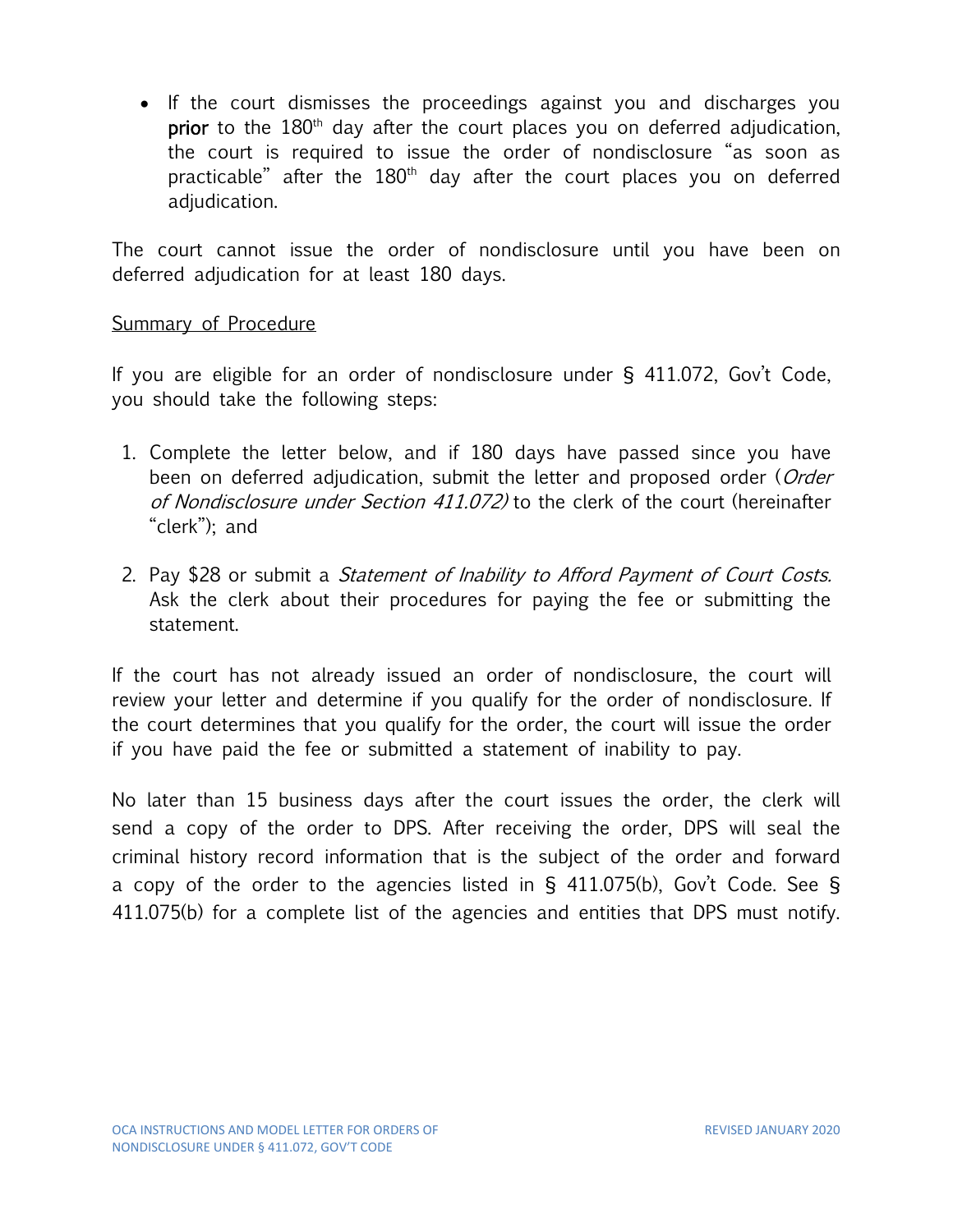# Letter Requesting an Order of Nondisclosure under Section 411.072, Government Code

The Honorable  $\frac{1}{(2)}$  $\overline{\phantom{a}}$  (3) c/o Court Clerk  $(4)$  $\overline{\qquad \qquad }$  (5)  $Re:$  Criminal Cause No.  $\qquad \qquad (6)$  $\overline{\phantom{a}}$  (7)

To the Honorable Court,

 $\overline{\phantom{a}}$  (1)

I, \_\_\_\_\_\_\_\_\_\_\_\_\_\_\_\_\_\_\_\_\_\_\_\_\_\_\_\_\_\_\_\_ (8), respectfully request the court to issue an order of nondisclosure under § 411.072, Gov't Code, in the above-referenced case.

I entered a plea of \_\_\_\_\_\_\_\_\_\_\_\_\_\_\_\_\_\_\_\_\_ (9) to the offense of **EXECUTE:** 10) and this court placed me on deferred adjudication. My term of deferred adjudication began on \_\_\_\_\_\_\_\_\_\_\_\_\_\_\_\_\_\_\_\_\_\_\_\_ (11) and ended on \_\_\_\_\_\_\_\_\_\_\_\_\_\_\_\_\_\_\_\_\_\_\_\_ (12) . I have/ have not  $(13)$  attached a copy of the Order of Deferred Adjudication in my case. On \_\_\_\_\_\_\_\_\_\_\_\_\_\_\_\_\_\_\_\_, (14) I received a dismissal and discharge from the court. I have/have not  $(15)$  attached a copy of the dismissal and discharge.

I believe that I am entitled to an order of nondisclosure under § 411.072 for the following reasons:

1. I was placed on deferred adjudication for a misdemeanor other than one under § 49.04 (Driving While Intoxicated) or § 49.06 (Boating While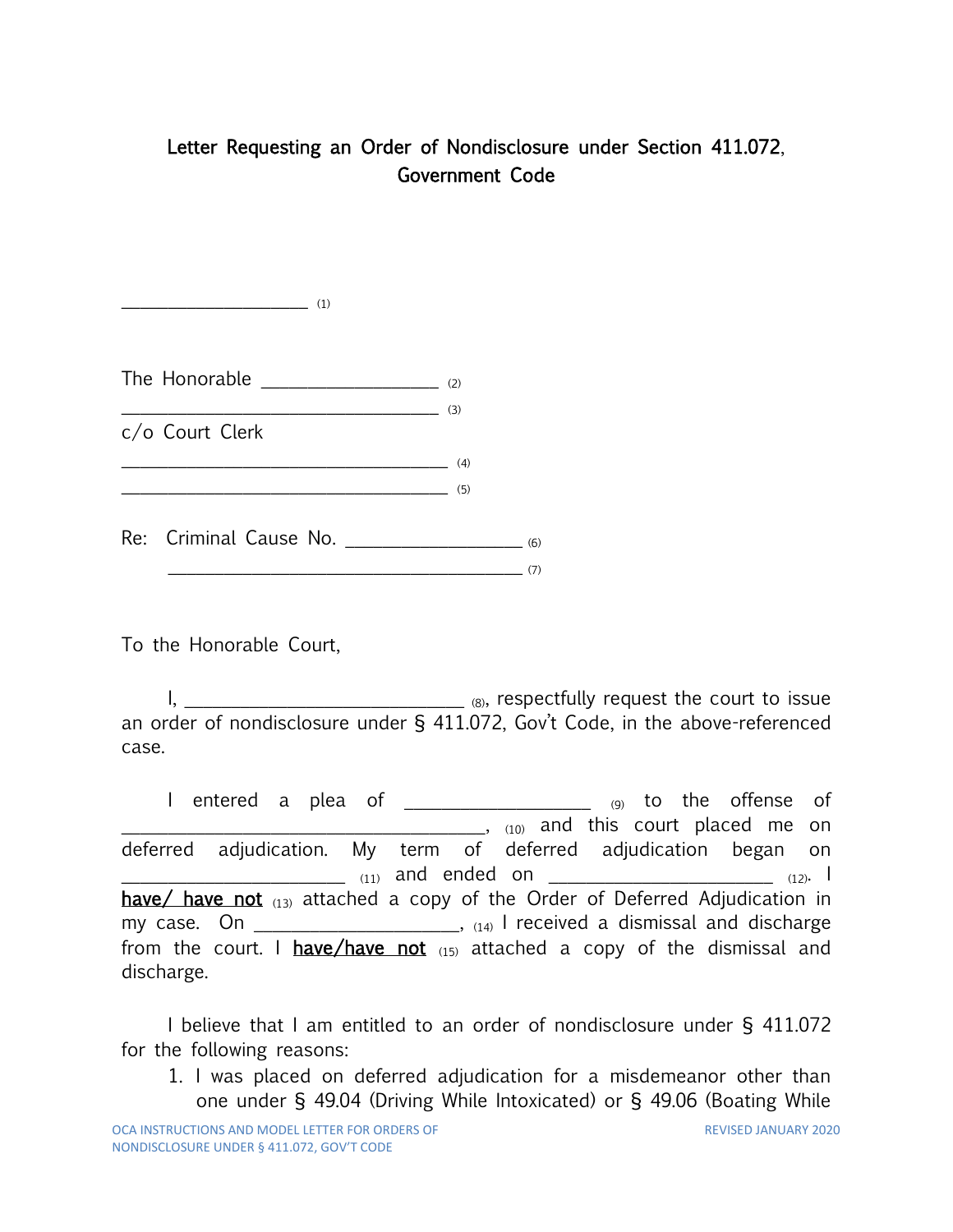Intoxicated), Penal Code, or Chapter 20 (kidnapping, unlawful restraint, or smuggling of persons), 21 (sexual offenses), 22 (assaultive offenses), 25 (offenses against the family), 42 (disorderly conduct and related offenses), 43 (public indecency offenses), 46 (weapons offenses), or 71 (organized crime offenses), Penal Code;

- 2. Aside from the criminal offense reflected above, I have not been previously convicted of or placed on deferred adjudication for any offense other than a traffic offense punishable by fine only;
- 3. The court did not enter an affirmative finding that it is not in the best interest of justice for me to receive an automatic order of nondisclosure under § 411.072;
- 4. I received a dismissal and discharge under Article 42A.111, Code Crim. Proc. (formerly, § 5(c), Article 42.12, Code Crim. Proc.) on or after September 1, 2017; and
- 5. I meet the requirements of § 411.074, Gov't Code, because:
	- a. Including the offense for which the order of nondisclosure is requested, I have never been convicted of or placed on deferred adjudication for any of the following offenses:
		- (i) an offense requiring registration as a sex offender under Chapter 62, Code Crim. Proc.;
		- (ii) an offense under § 20.04 (aggravated kidnapping), Penal Code;
		- (iii) an offense under any of the following sections of the Penal Code:
			- § 19.02 (murder);
			- § 19.03 (capital murder);
			- § 20A.02 (trafficking of persons);
			- § 20A.03 (continuous trafficking of persons);
			- § 22.04 (injury to a child, elderly individual, or disabled individual);
			- § 22.041 (abandoning or endangering a child);
			- § 25.07 (violation of court orders or conditions of bond in a family violence, sexual assault or abuse, stalking, or trafficking case);
			- § 25.072 (repeated violation of certain court orders or conditions of bond in family violence, sexual assault or abuse, stalking, or trafficking case); or
			- § 42.072 (stalking); or
		- (iv) any offense involving family violence, as defined by § 71.004, Family Code;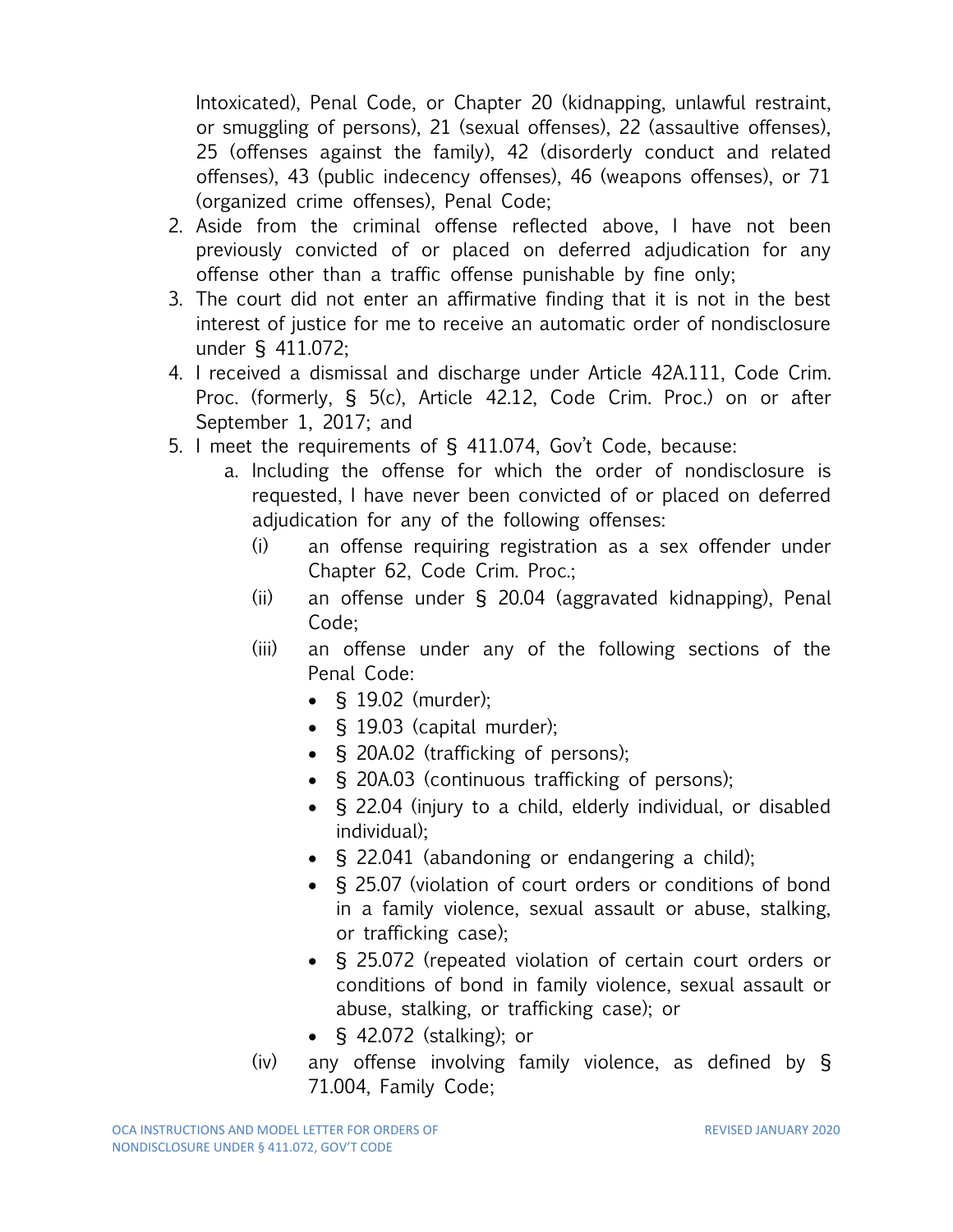- b. This court has not made an affirmative finding that the offense for which I am requesting an order of nondisclosure involved family violence, as defined by § 71.004, Family Code; and
- c. I was not convicted of or placed on deferred adjudication for any offense other than a traffic offense punishable by fine only during the 180 days following my placement on deferred adjudication.

Based on this information, I respectfully request the court to find that I have met the requirements of §§ 411.072 and 411.074, Gov't Code, and to issue an order of nondisclosure for the criminal offense referenced above.

Sincerely,

 $\overline{\phantom{a}16}$  (16)  $\overline{\phantom{a}17)}$  $(18)$ \_\_\_\_\_\_\_\_\_\_\_\_\_\_\_\_\_\_\_\_\_\_\_\_\_\_\_\_\_\_\_\_\_ (19)  $\overline{\phantom{a}}$  (20)